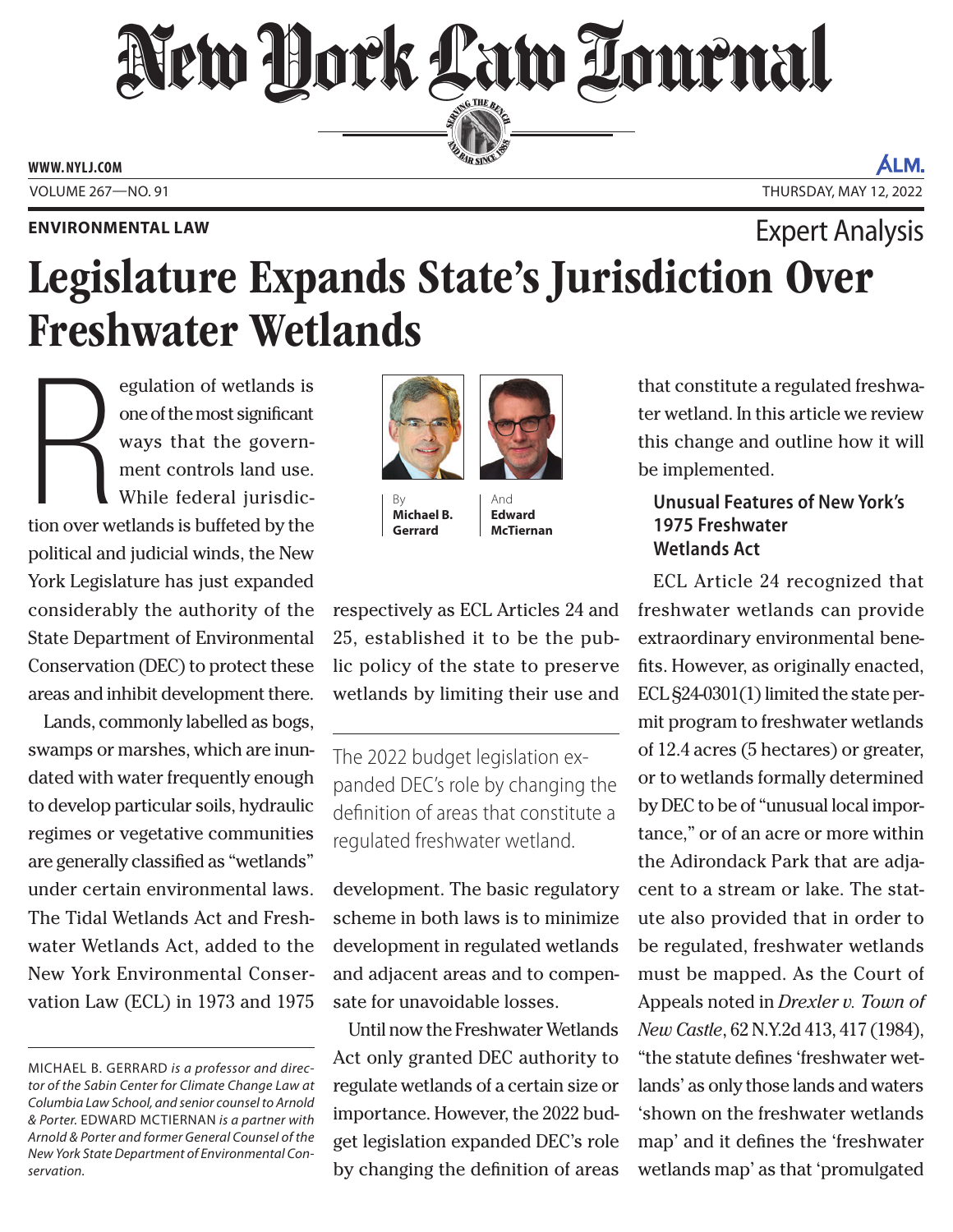by [DEC]['] … . Consequently, only those lands or waters satisfying either the size or the importance criterion are shown on the Stateprepared map and constitute 'freshwater wetlands' within the meaning of the statute."

To further complicate matters, when it adopted the Freshwater Wetlands Act in 1975, the Legislature recognized that local governments had regulatory authority over freshwater wetlands under various land use laws. As a result, the statute basically granted local governments exclusive jurisdiction to regulate wetlands less than 12.4 acres and not deemed by DEC to be of "unusual local importance." A 1990 amendment to ECL §24-0509 granted local governments authority to exercise concurrent jurisdiction over freshwater wetlands, whether or not DEC is asserting its jurisdiction, provided that the local requirements are at least as stringent as the statewide statutes and regulations.

## **Mapping Freshwater Wetlands Has Proven To Be Cumbersome**

The Freshwater Wetlands Act, as enacted in 1975, was designed to strike a balance between preservation and protection on the one hand, and reasonable economic use and development on the other. *Spears v. Berle*, 48 N.Y.2d 254, 260 (1979). Part of this balancing was reflected in the procedures imposed upon DEC for mapping wetlands. These procedures are intended to ensure that maps are accurate and that property owners and local governments have ample notice and opportunity to comment on any proposal to designate land to be subject to this regulation.

Maps were generally prepared on a county-wide basis. DEC initiated the process of mapping using aerial photography, soil surveys and other wetlands inventories, followed by limited field verification. DEC then developed preliminary 1:24,000 scale maps which were distributed in draft to appropriate local governments. DEC was also required to notify affected landowners by certified mail, publish legal notice in two newspapers, and post notice in the *Environmental Notice Bulletin*. A public comment period on the accuracy of the maps was also required, and field visits were often deemed necessary to ensure accuracy. Only after DEC completed these steps could these jurisdictional maps be finalized and filed with county clerks. The wetlands mapping process proved to be very resource intensive for DEC, and as a result many freshwater wetlands maps are badly out of date.

#### **Pressure To Amend the Freshwater Wetlands Act**

New York's unique approach to regulating freshwater wetlands has long been a source of concern for various environmental organiza-

tions. These concerns increased in the early 2000s with the growing confusion over the authority of the U.S. Army Corps of Engineers to regulate wetlands under §404 of the Clean Water Act. The U.S. Supreme Court ruled in *Solid Waste Agency of Northern Cook County v. U.S. Army Corps of Engineers*, 531 U.S. 159 (2001) that the Clean Water Act did not cover isolated wetlands, and if it did, that could violate the Commerce Clause. Then in *Rapanos v. United States*, 547 U.S. 715 (2006), the court issued a highly fractured opinion whose effect was to further limit Corps jurisdiction. The Obama administration issued regulations adopting a fairly broad definition of regulated areas; those regulations were buffeted by numerous lawsuits, and the Trump administration repealed them. The Biden administration has started the process to expand the definition again. The Supreme Court has granted certiorari in a case, *Sackett v. Environmental Protection Agency*, that again raises the issue of the extent of federal jurisdiction over wetlands; it is now being briefed and will be argued in the fall. But despite these concerns about the rollback of federal protections, and pressure brought to bear by various organizations, the New York Legislature repeatedly failed to enact major reforms to the Freshwater Wetlands Act.